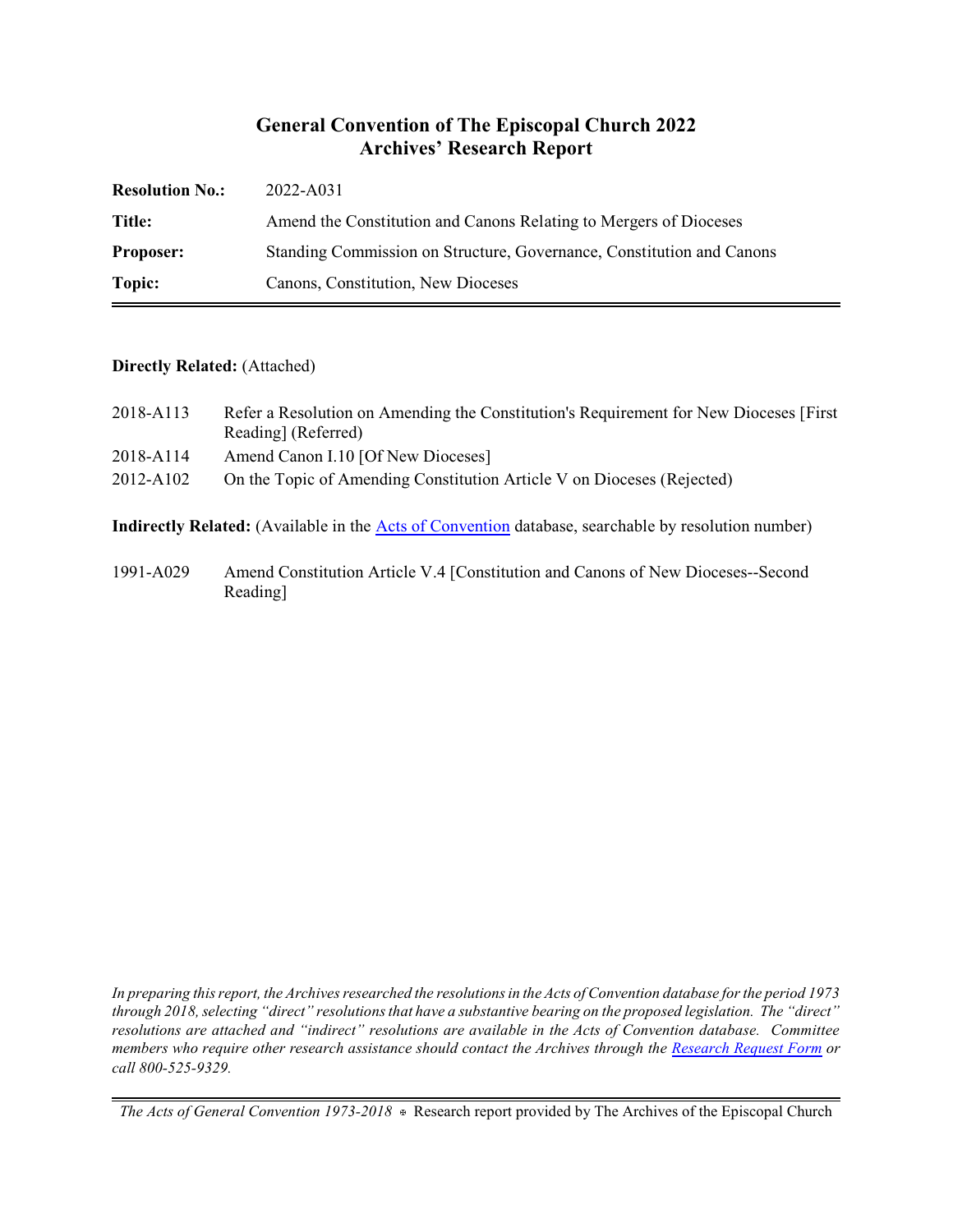# **A031 - Amend the Constitution and Canons Relating to Mergers of Dioceses**

## **Final Status:** Not Yet Finalized

**Proposed by:** Standing Commission on Structure, Governance, Constitution and Canons **Requests New Interim Body**: No **Amends C&C or Rules of Order**: Yes **Has Budget Implications**: No **Cost**: **HiA:** HD **Legislative Committee Currently Assigned**: 04 - Governance & Structure **Completion Status:** Incomplete **Latest House Action:** N/A **Supporting Documents:** No

# **Resolution Text**

*Resolved*, the House of \_\_\_\_\_\_\_\_\_\_\_\_\_\_\_\_ concurring,

That the 80th General Convention amend Article V, Section 4 of the Constitution to read as follows:

#### Art.V

**Sec. 4.** Whenever a new Diocese is formed and erected out of an existing Diocese *or out of two or more existing Dioceses or parts of them*, it shall be subject to the Constitution and Canons of the Diocese out of which it was formed, except as local circumstances may prevent, until the same be altered in accordance with such Constitution and Canons by the Convention of the new Diocese *the formation process of the newly formed Diocese, including the adoption of its Constitution and Canons, shall be as set forth in the Canons*.

Whenever a Diocese is formed out of two or more existing Dioceses, it shall be subject to the Constitution and Canons of that one of the said existing Dioceses to which the greater number of Members of the Clergy shall have belonged prior to the erection of such new Diocese, except as local circumstances may prevent, until the same be altered in accordance with such Constitution and Canons by the Convention of the new Diocese.

#### And be it further

*Resolved,* That Canon I.10 be amended to read as follows: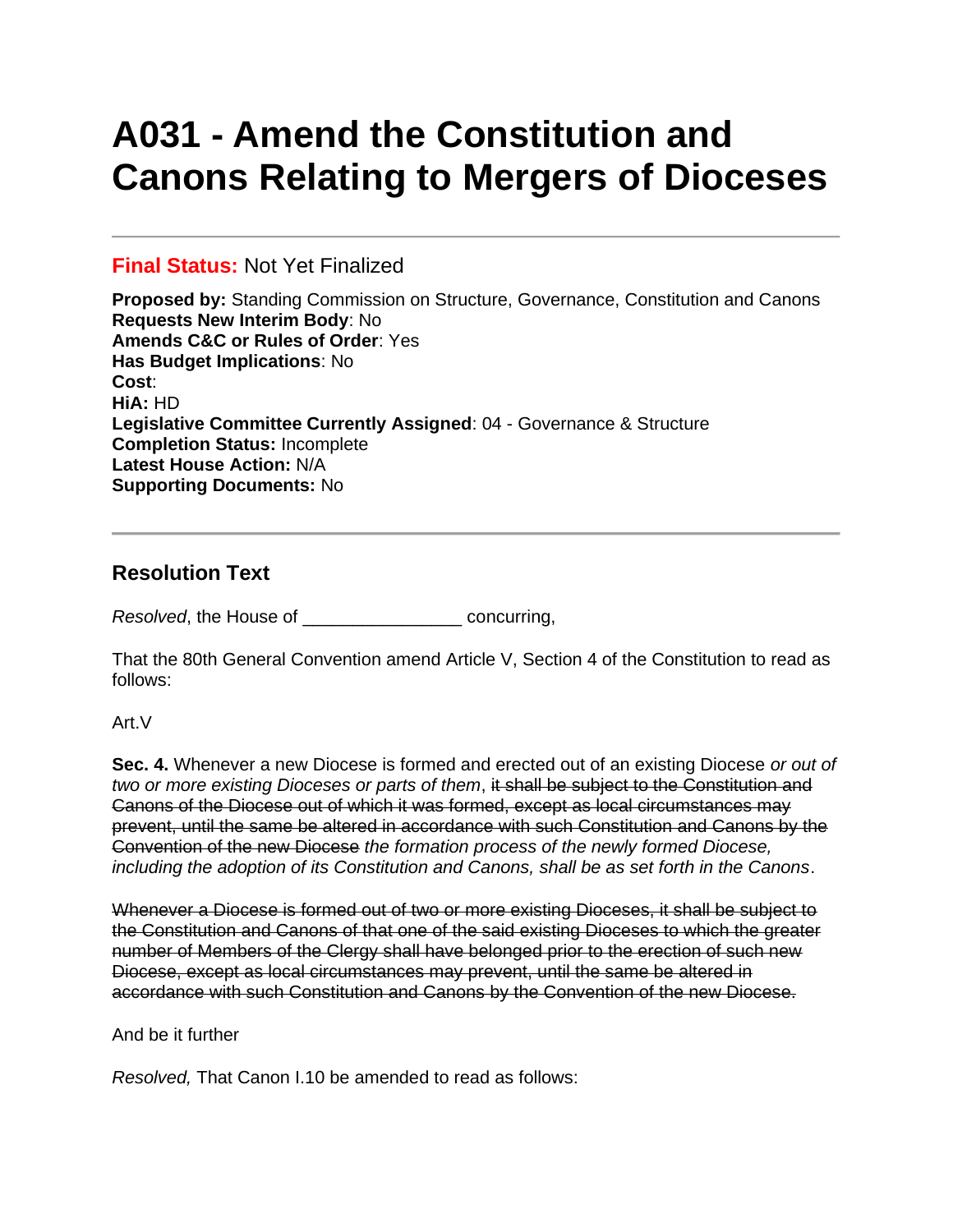## Can.I.10

**Sec. 1.** Whenever a new Diocese is proposed to be formed within the limits of any Diocese, or by the junction of two or more Dioceses, or parts of *two or more* Dioceses, the Ecclesiastical Authorities and the Standing Committees of the Dioceses involved in the proposed new diocese shall submit for approval to the Conventions of each Diocese involved a joint agreement of union setting forth their agreements, including the manner of determining the Bishop Diocesan and other Bishops (if any), the provisions of the Constitution and Canons of the new Diocese, and such other matters as may be necessary or proper. Upon approval by the Conventions of each of the involved Dioceses, the joint agreement of union shall be submitted for ratification by the General Convention no less than ninety days prior to the first legislative day of the next meeting of the General Convention.

## Can.I.10

**Sec. 2.** Promptly after ratification by the General Convention, the Ecclesiastical Authority of the new Diocese, as set forth in the joint agreement of union, shall call the Primary *first* Convention of the new Diocese, for the purpose of enabling it to organize, and shall fix the time and place of holding the same, such place being within the territorial limits of the new Diocese.

## Can.I.10

**Sec. 3**. Whenever one Diocese is about to be divided into two Dioceses, the Convention of such Diocese shall declare which portion *or portions* thereof *are* is to be in the new Diocese, and shall make the same known to the General Convention before the ratification of such division.

## Can.I.10

**Sec. 4.** Whenever a new Diocese shall have organized in *first* Primary Convention in accordance with the provisions of the Constitution and Canons in such case made and provided, and in the manner prescribed in the previous Sections of this Canon, and shall have chosen a name and acceded to the Constitution of the General Convention in accordance with Article V, Section 1 of the Constitution, and shall have laid before the Executive Council certified copies of the Constitution adopted at its *first* Primary Convention, and the proceedings preparatory to the formation of the proposed new Diocese, such new Diocese shall thereupon be admitted into union with the General Convention.

#### Can.I.10

**Sec. 5.** In the event of the erection of an Area Mission into a Diocese of this Church, as provided in Article V, Section 1 *of the Constitution*, the Convocation of the Area Mission shall be entitled to elect Deputies to the succeeding General Convention, and also to elect a Bishop. The jurisdiction previously assigned to the Bishop in the Area Mission shall be terminated upon the admission of the new Diocese.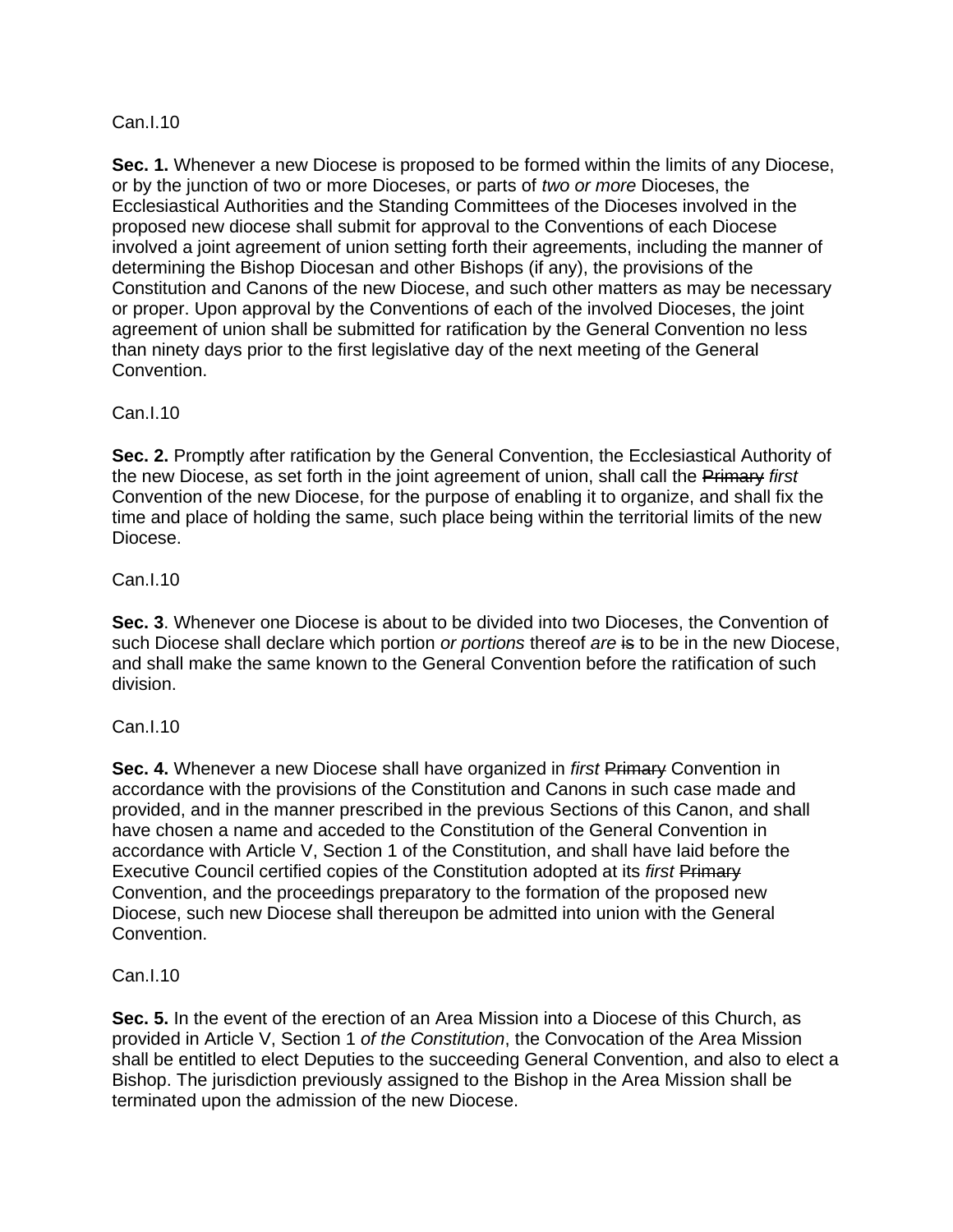#### Can.I.10

**Sec. 6.** When a Diocese and one or more other Dioceses that were formed either by division therefrom or by erection into a Diocese or a Missionary Diocese formed by division therefrom, shall desire to be reunited into one Diocese, the proposed reunion must be initiated by the approval of the Conventions of the involved Dioceses of a joint agreement of union setting forth their agreements, including the manner of determining the Bishop Diocesan and other Bishops (if any), provisions of the Constitution and Canons of the new Diocese, and such other matters as may be necessary or proper. If the agreement of the Dioceses is made and the consents of their Conventions are given more than three months before the next meeting of the General Convention, the fact of the agreement and consents shall be certified by the Ecclesiastical Authority and the Secretary of the Convention of each involved Diocese to all the Bishops of the Church having jurisdiction and to the Standing Committees of all the Dioceses; and when the consents of a majority of such Bishops and of a majority of the Standing Committees to the proposed reunion shall have been received, the facts shall be similarly certified to the Secretary of the House of Deputies of the General Convention, and thereupon the reunion shall be considered complete. But if the agreement is made and the consents given within three months of the next meeting of the General Convention, the facts shall be certified instead to the Secretary of the House of Deputies, who shall lay them before the two Houses; and the reunion shall be deemed to be complete when it shall have been approved by a majority vote in the House of Bishops, and in the House of Deputies.

## Can.I.10

**Sec. 7.** When the union of two or more Dioceses or portions of Dioceses or the reunion of the two or more Dioceses shall have been completed, the facts shall be certified to the Presiding Bishop and to the Secretary of the House of Deputies. Thereupon the Presiding Bishop shall notify the Secretary of the House of Bishops of any alteration in the status or style of the Bishop or Bishops concerned, and the Secretary of the House of Deputies shall strike the name of any Diocese that will cease to exist or is being renamed from the roll of Dioceses in union with the General Convention and, if appropriate, amend the name of the newly united Diocese on the roll of Dioceses in union with the General Convention.

# **Explanation**

These amendments allow Dioceses more flexibility when planning mergers or formation of new Dioceses from Dioceses or portions of one or more Dioceses by deferring to the Canons for the details of the formation process. As the church gains more experience with this process, future changes to the process can be made at one General Convention to facilitate the formation or combination of the Dioceses rather than requiring two General Conventions to approve a change to the Constitution.

The Article V, Section 4 changes proposed in this Resolution build on the efforts of the Standing Commission in the prior two triennia. The intent of the changes is to build greater flexibility into the opportunities dioceses may identify for merger, unification and such. The structure of the revisions is to move more details into the canons, hence the proposed amendments to Canon I.10.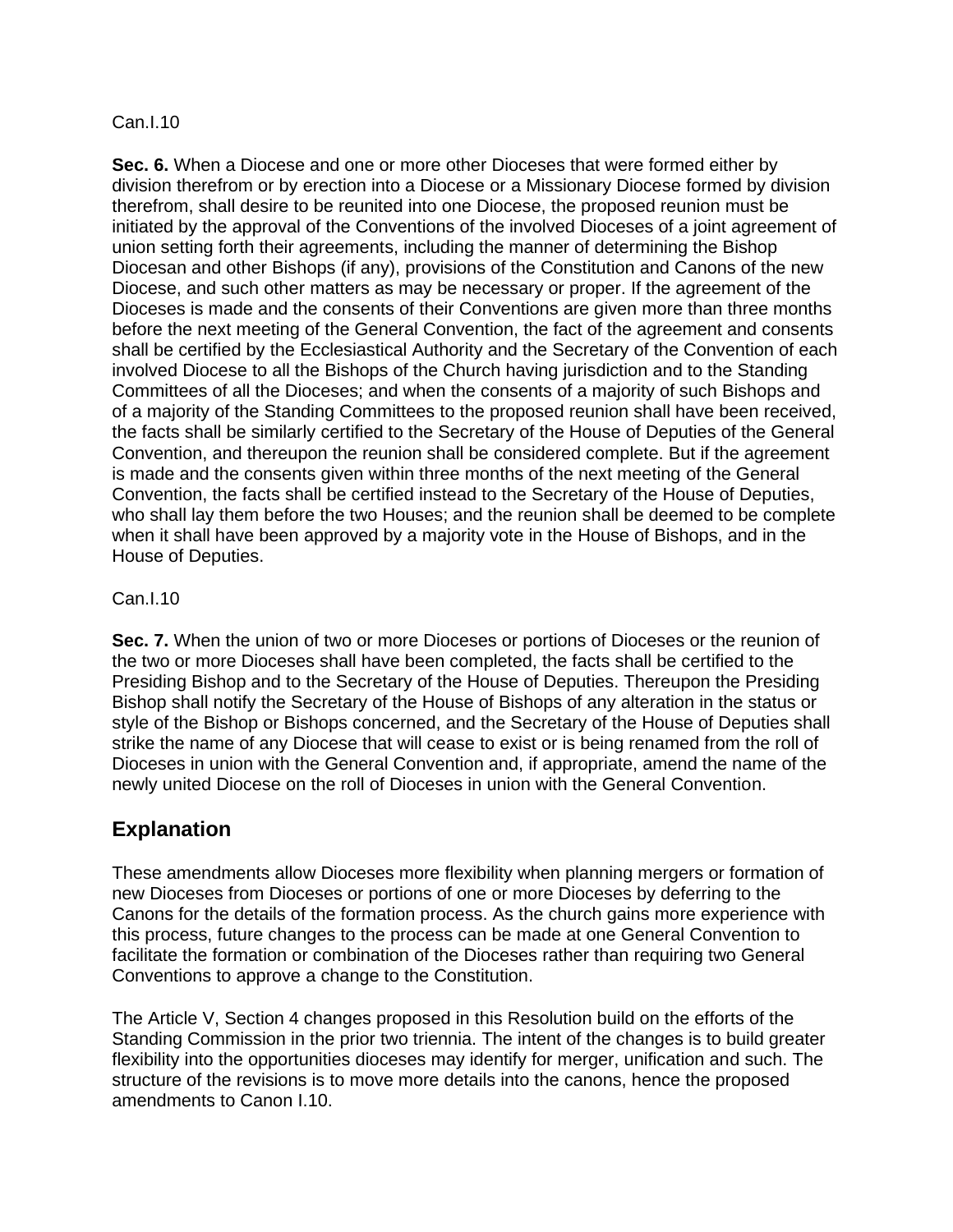| <b>Resolution Number:</b>        | 2018-A113                                                                                         |
|----------------------------------|---------------------------------------------------------------------------------------------------|
| <b>Title:</b>                    | Refer a Resolution on Amending the Constitution's Requirement<br>for New Dioceses [First Reading] |
| <b>Legislative Action Taken:</b> | Referred                                                                                          |

*Resolved*, **That Article V, Section 4 of the Constitution is hereby amended to read as follows:**

**Sec. 4. Whenever a new Diocese is formed and erected out of an existing Diocese, it shall be subject to the Constitution and Canons of the Diocese out of which it was formed, except as local circumstances may prevent, until the same be altered in accordance with such Constitution and Canons by the Convention of the new Diocese.**

**Whenever a Diocese is formed out of two or more existing Dioceses, it shall be subject to the Constitution and Canons of that one of the said existing Dioceses to which the greater number of Members of the Clergy shall have belonged prior to the erection of such new Diocese, except as local circumstances may prevent, until the same be altered in accordance with such Constitution and Canons by the Convention of the new Diocese.** *the Constitution and Canons of the newly formed Diocese shall become effective upon the effective date of the union.*

**Citation:** General Convention, *Journal of the General Convention of...The Episcopal Church, Austin, 2018* (New York: General Convention, 2018), p. 771.

**Final Text:**

THE ARCHIVES<br>of the Episcopal Church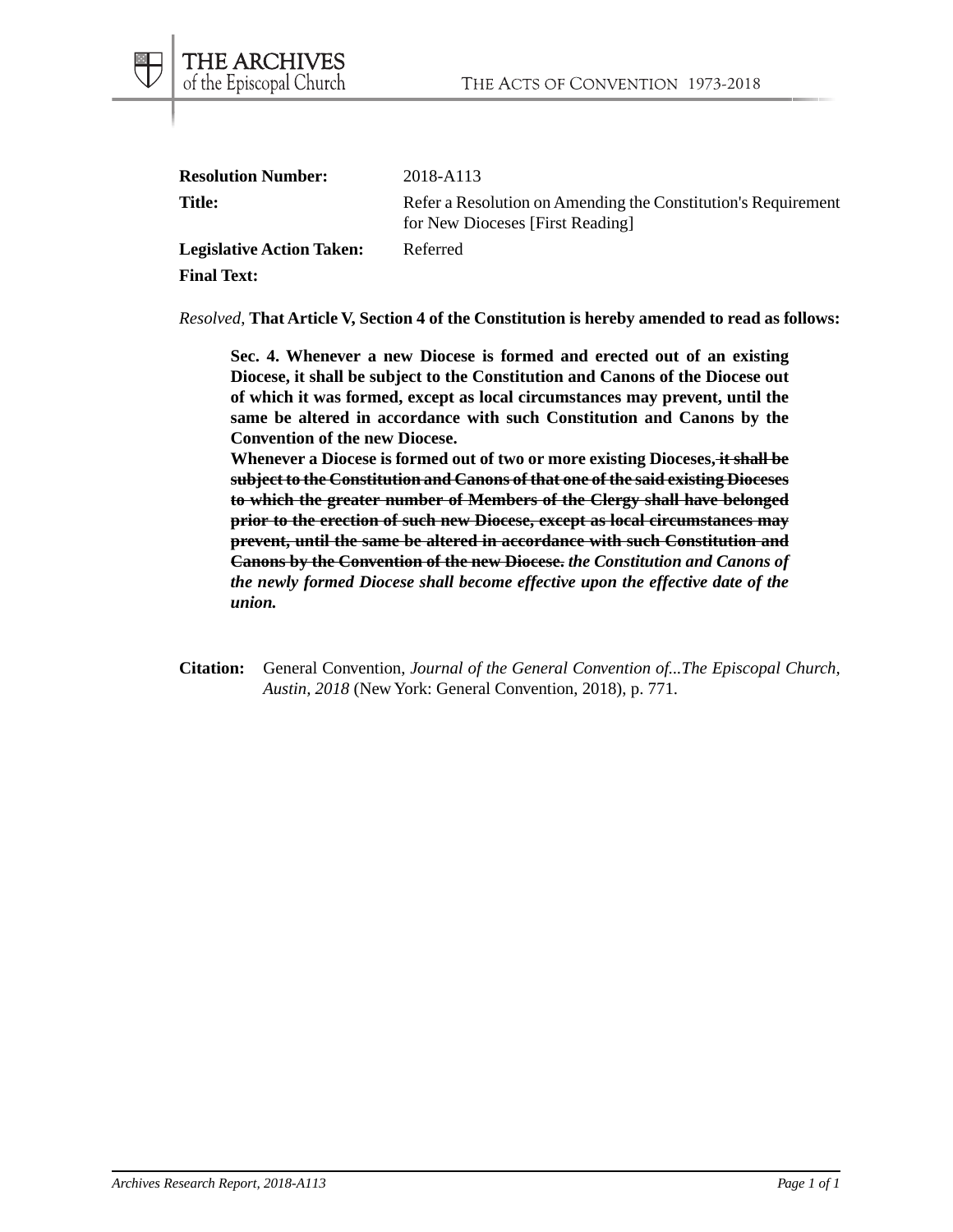| <b>Resolution Number:</b>        | 2018-A114                          |
|----------------------------------|------------------------------------|
| Title:                           | Amend Canon I.10 [Of New Dioceses] |
| <b>Legislative Action Taken:</b> | Concurred as Amended               |
| <b>Final Text:</b>               |                                    |

THE ARCHIVES<br>of the Episcopal Church

#### *Resolved*, **That the 79th General Convention amend Canon I.10 as follows:**

**Sec. 1. Whenever a new Diocese shall** *is proposed* **to be formed within the limits of any Diocese, or by the junction of two (2) or more Dioceses, or parts of Dioceses, and such action shall have been ratified by the General Convention, the Bishop of the Diocese within the limits of which a Diocese is formed, or in case of the junction of two or more Dioceses, or parts of Dioceses, the senior Bishop by consecration, shall thereupon call the Primary Convention of the new Diocese, for the purpose of enabling it to organize, and shall fix the time and place of holding the same, such place being within the territorial limits of the new Diocese.** *the Ecclesiastical Authorities and the Standing Committees of the Dioceses involved in the proposed new diocese shall submit for approval to the Conventions of each Diocese involved a joint agreement of union setting forth their agreements, including the manner of determining the Bishop Diocesan and other Bishops (if any), the provisions of the Constitution and Canons of the new Diocese, and such other matters as may be necessary or proper. Upon approval by the Conventions of each of the involved Dioceses, the joint agreement of union shall be submitted for ratification by the General Convention no less than ninety (90) days prior to the first legislative day of the next meeting of the General Convention.*

**Sec. 2.** *Promptly after ratification by the General Convention, the Ecclesiastical Authority of the new Diocese, as set forth in the joint agreement of union, shall call the Primary Convention of the new Diocese, for the purpose of enabling it to organize, and shall fix the time and place of holding the same, such place being within the territorial limits of the new Diocese.* **In case there should be no Bishop who can call such Primary Convention, pursuant to the foregoing provision, then the duty of calling such Convention for the purpose of organizing and of fixing the time and place of its meeting, shall be vested in the Standing Committee of the Diocese within the limits of which the new one is erected, or in the Standing Committee of the oldest of the Dioceses by the junction of which, or of parts of which, the new Diocese may be formed. And such Standing Committee shall make the call immediately after ratification of the General Convention.**

**Sec. 3. Whenever one Diocese is about to be divided into two Dioceses, the Convention of such Diocese shall declare which portion thereof is to be in the new Diocese, and shall make the same known to the General Convention before the ratification of such division.**

**Sec. 4. Whenever a new Diocese shall have organized in Primary Convention in accordance with the provisions of the Constitution and Canons in such case**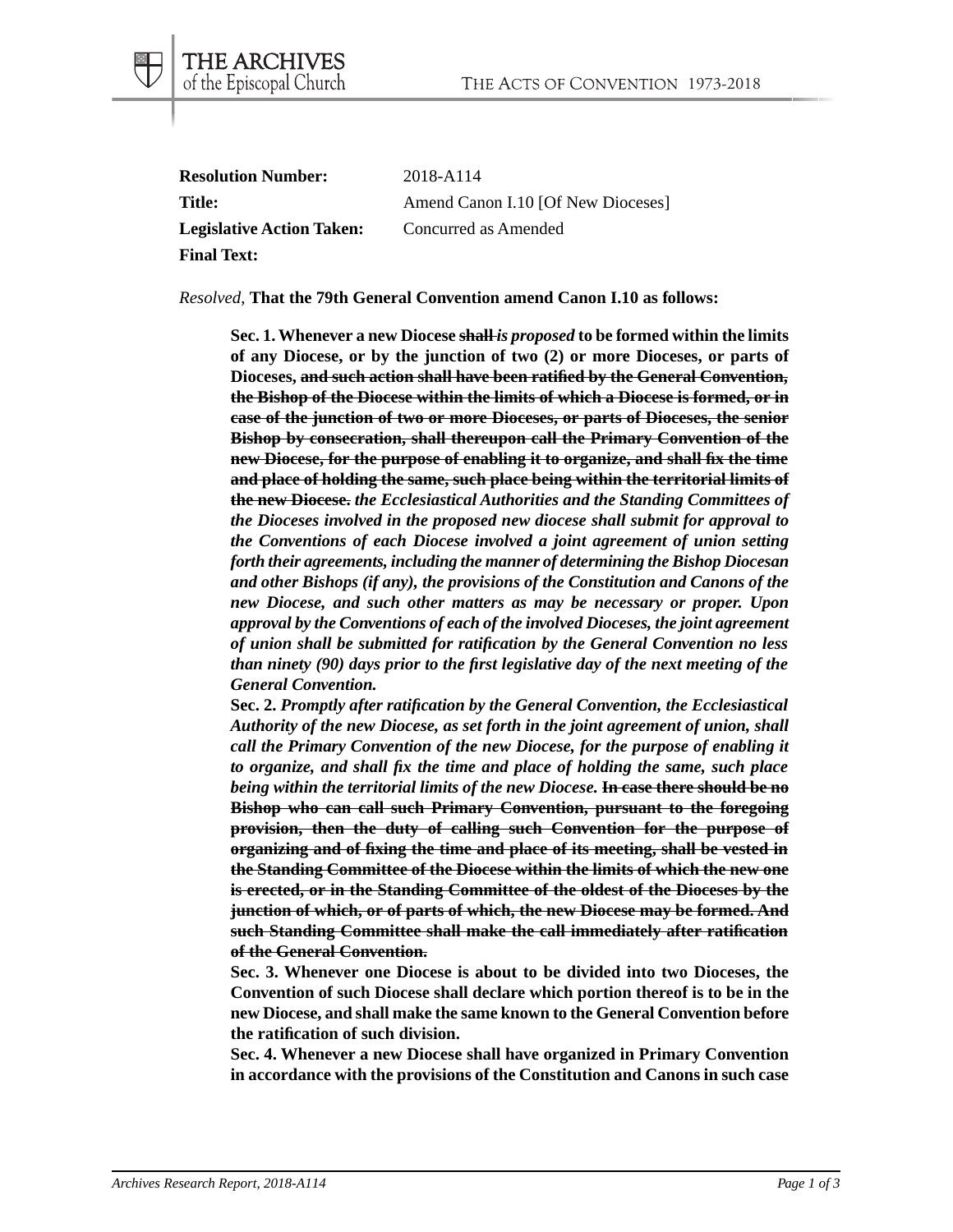**made and provided, and in the manner prescribed in the previous Sections of this Canon, and shall have chosen a name and acceded to the Constitution of the General Convention in accordance with Article V, Section 1 of the Constitution, and shall have laid before the Executive Council certified copies of the Constitution adopted at its Primary Convention, and the proceedings preparatory to the formation of the proposed new Diocese, such new Diocese shall thereupon be admitted into union with the General Convention.**

**Sec. 5. In the event of the erection of an Area Mission into a Diocese of this Church, as provided in Article V, Sec.***Section* **1, the Convocation of the said Area Mission shall be entitled to elect Deputies to the succeeding General Convention, and also to elect a Bishop. The jurisdiction previously assigned to the Bishop in the Area Mission shall be terminated upon the admission of the new Diocese.**

**Sec. 6 (a) When a Diocese, and another Diocese***one or more other Dioceses* **which has been***that were* **formed either by division therefrom or by erection into a Diocese or a Missionary Diocese formed by division therefrom, shall desire to be reunited into one Diocese, the proposed reunion must be initiated by** *the approval of the Conventions of the involved Dioceses of a joint agreement of union setting forth their agreements, including the manner of determining the Bishop Diocesan and other Bishops (if any), provisions of the Constitution and Canons of the new Diocese, and such other matters as may be necessary or proper.* **a mutual agreement between the Conventions of the two Dioceses, consented to by the Ecclesiastical Authority of each Diocese. If the said agreement** *of the Dioceses* **is made and the consents** *of their Conventions are* **given more than three months before the next meeting of the General Convention, the fact of the agreement and consents shall be certified by the Ecclesiastical Authority and the Secretary of the Convention of each** *involved***Diocese to all the Bishops of the Church having jurisdiction and to the Standing Committees of all the Dioceses; and when the consents of a majority of such Bishops and of a majority of the Standing Committees to the proposed reunion shall have been received, the facts shall be similarly certified to the Secretary of the House of Deputies of the General Convention, and thereupon the reunion shall be considered complete. But if the agreement is made and the consents given within three months of the next meeting of the General Convention, the facts shall be certified instead to the Secretary of the House of Deputies, who shall lay them before the two Houses; and the reunion shall be deemed to be complete when it shall have been sanctioned***approved* **by a majority vote in the House of Bishops, and in the House of Deputies voting by orders.**

**(b) The Bishop of the parent Diocese shall be the Bishop, and the Bishop of the junior Diocese shall be the Bishop Coadjutor, of the reunited Diocese; but if there be a vacancy in the Episcopate of either Diocese, the Bishop of the other Diocese shall be the Bishop, and the Bishop Coadjutor if there be one shall be the Bishop Coadjutor, of the reunited Diocese.**

**(c)** *Sec. 7* **When the** *union of two (2) or more Dioceses or portions of Dioceses or the* **reunion of the two (2)** *or more* **Dioceses shall have been completed, the facts shall be certified to the Presiding Bishop and to the Secretary of the House**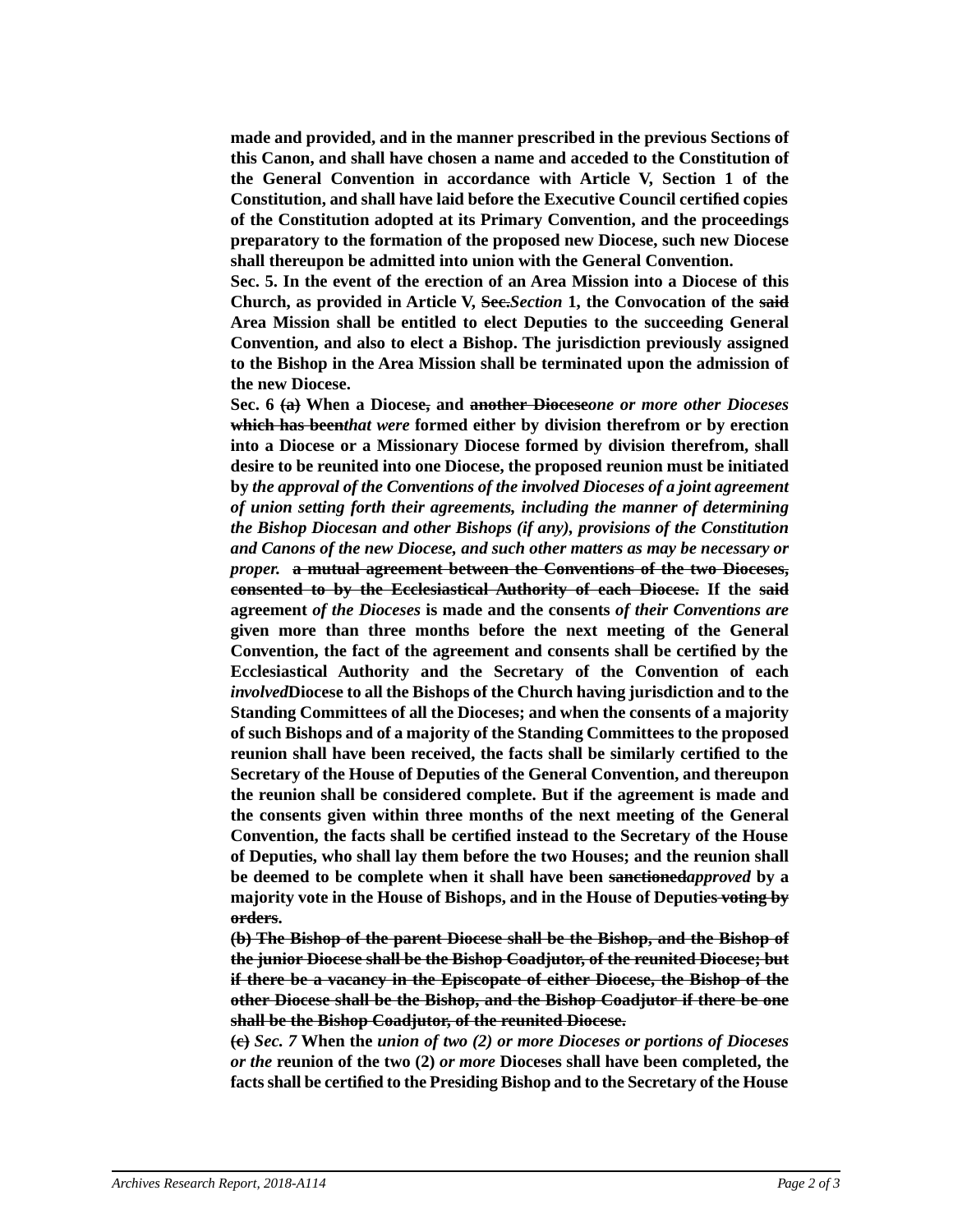**of Deputies. Thereupon the Presiding Bishop shall notify the Secretary of the House of Bishops of any alteration in the status or style of the Bishop or Bishops concerned, and the Secretary of the House of Deputies shall strike the name of the junior***any* **Diocese** *that will cease to exist or is being renamed***from the roll of Dioceses in union with the General Convention.***and, if appropriate, amend the name of the newly united Diocese on the roll of Dioceses in union with the General Convention.*

**Citation:** General Convention, *Journal of the General Convention of...The Episcopal Church, Austin, 2018* (New York: General Convention, 2018), pp. 1114-1116.